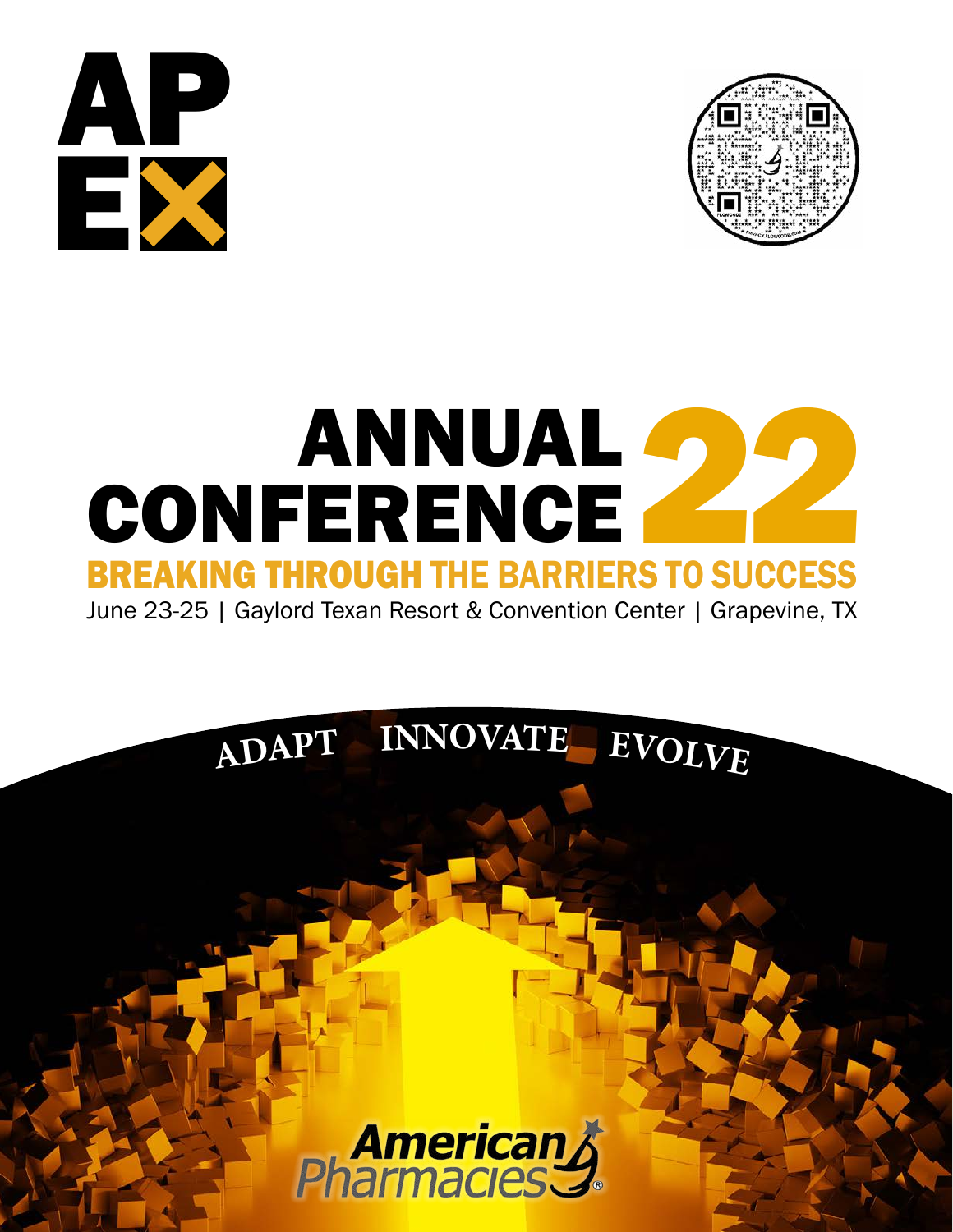

# WARM WELCOME, HOT OPPORTUNITY

## UNBEATABLE VALUE AND ATMOSPHERE

Our 2021 conference drew 350+ during the COVID downturn and we're expecting a BIG jump in 2022 with our ongoing growth, improving COVID conditions and our highly accessible DFW-area venue.

Our 2021 exhibitors raved about the welcome they received and the quality of encounters. Our fees are as low as  $$1,500$  – far below what most charge –– and we have no competing activities during exhibitor events. **If you come to APEX, you'll have a warm reception and lots of quality engagement.**

# WE'RE SELECTIVE ABOUT EXHIBITORS

We don't sell exhibit space to just anyone. We don't try to fill our hall with as many companies as we can. **We limit the number to create a more relaxed atmosphere and increase interaction between exhibitors and attendees.**

Our members place a sacred trust in our judgment and vendor recommendations, so we look only for companies that are dedicated to the independent pharmacy mission and offer game-changing value for our pharmacy owners.

# PLENTY OF ACCESS TO REAL PURCHASERS

**APEX gives you access to independent pharmacy owners and managers who make actual purchasing decisions** –– not chain pharmacists or academics who don't buy anything. And our Exhibit Hall is set up to generate high traffic to all booths.

We offer a dedicated four-hour exhibitor reception on Friday night. You can also interact with prospects on Thursday at the golf tournament and at the Opening Night Reception. Our compact exhibit schedule reduces travel and hotel expenses.

# **2022 SHOW HIGHLIGHTS NOW YOUR CONTACTS:**

- **2022 Conference Theme Focuses on Adaptation, Innovation and Revenue Diversification.**
- **Booth Packages Start at Just \$1,500.**
- **Two 45-minute Exhibitor Spotlight Sessions Available**
- **Additional Sponsorship/Marketing Opportunities**
- **No Charge for Bag Inserts or Giveaway Items**
- **Thursday Golf Tournament With Prospects**
- **Friday Exhibits with Reception 6-10 p.m.**
- **All Exhibitors Receive 120-Word Listing with Logo and Full-Page Color Ad Insert.**

#### Golf Tournament

Ryan Gevara, VP of Sales rgevara@aprx.org

#### Sponsorships/Exhibits/Listings/Ads

Chuck Waters, VP of Marketing, Communications & Data Strategy cwaters@aprx.org

Register Online at [https://www.event](https://www.eventbrite.com/e/apex-2022-exhibitors-registration-203216113867)[brite.com/e/apex-2022-exhibitors-registra](https://www.eventbrite.com/e/apex-2022-exhibitors-registration-203216113867)[tion-203216113867](https://www.eventbrite.com/e/apex-2022-exhibitors-registration-203216113867)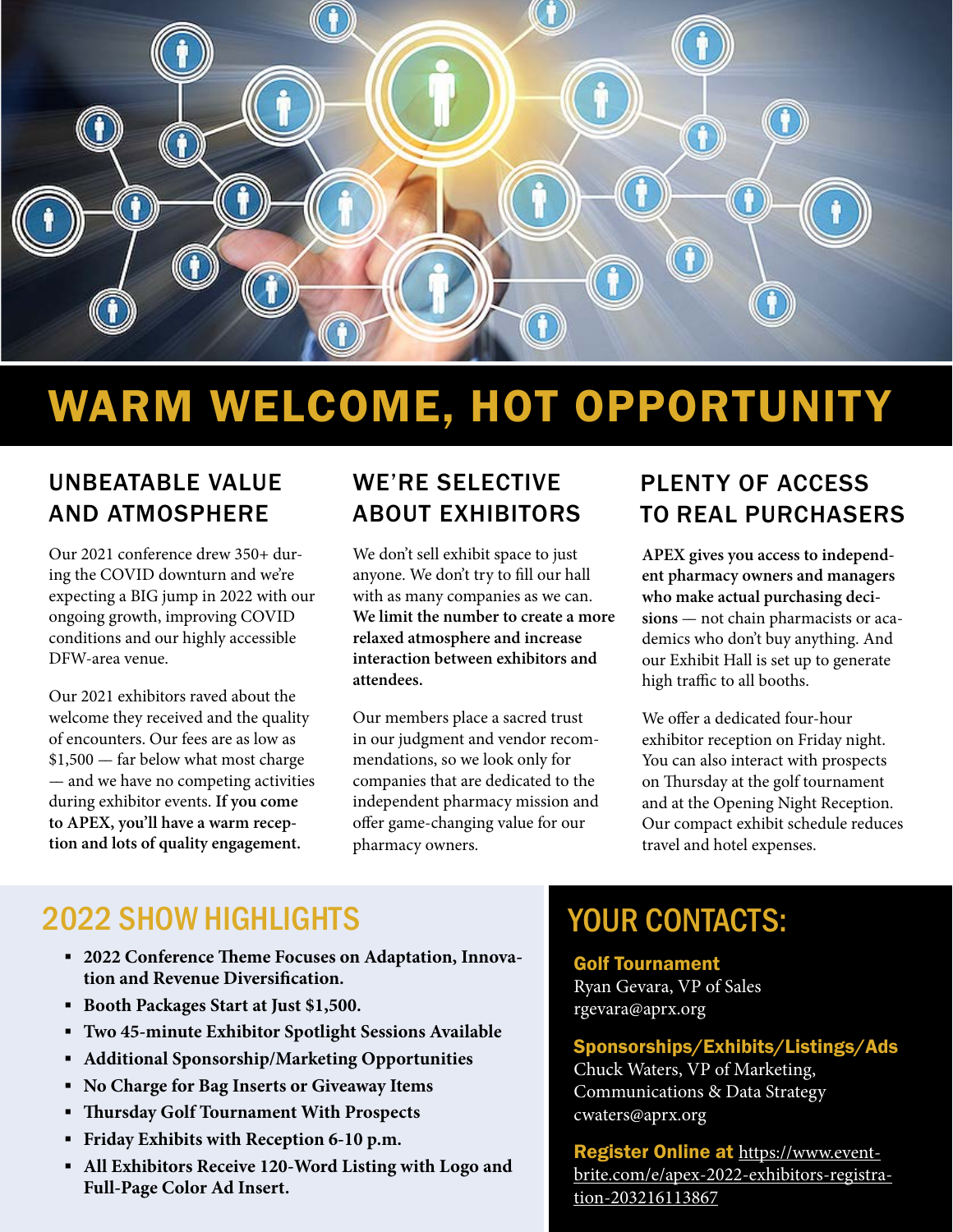# HOTEL & TRANSPORTATION





**Online Tour @ [https://www.youtube.](https://www.youtube.com/watch?v=TbAVWHP0fg8watch?v=TbAVWHP0fg8q) [com/watch?v=TbAVWHP0fg8watch?](https://www.youtube.com/watch?v=TbAVWHP0fg8watch?v=TbAVWHP0fg8q) [v=TbAVWHP0fg8q](https://www.youtube.com/watch?v=TbAVWHP0fg8watch?v=TbAVWHP0fg8q)** 

### CONFERENCE HOTEL

*The Gaylord Texan is a luxury resort on the shores of Lake Grapevine. With 1,814 rooms, 7 eateries, the 10-acre Paradise Springs Water Park and a majestic 2.5-acre, glass atrium, the Gaylord is a spectacular destination for the whole family.*

#### **Gaylord Texan Resort**

1501 Gaylord Trail | Grapevine , TX | 76051 [marriott.com/en-us/hotels/dalgt-gaylord-tex](http://marriott.com/en-us/hotels/dalgt-gaylord-texan-resort-and-convention-center/overview/ )[an-resort-and-convention-center/overview/](http://marriott.com/en-us/hotels/dalgt-gaylord-texan-resort-and-convention-center/overview/ )

#### **\$249 Conference Rate**

888-537-9274 | Online registration: **[https://](https://book.passkey.com/go/AmericanPharma) [book.passkey.com/go/AmericanPharma](https://book.passkey.com/go/AmericanPharma)**





### AIR & GROUND TRANSPORTATION

Dallas-Fort Worth International Airport (DFW) is six miles and 10 minutes south of the Gaylord Texan Resort. Many major airlines serve both DFW and Love Field in Dallas, 21 miles to the east.

**The hotel does not provide transportation to either airport. Cab fares average \$18 + tip; Uber/Lyft fares from DFW to the hotel are \$16-\$36 depending on vehicle; surge pricing can boost these rates.** 

Super Shuttle provides shared rides to/from DFW for \$12 and to/ from Love Field for \$21. Simply use the phones in Baggage Claim to call for pickup. Shuttles depart from the front of the resort to DFW every 20 minutes from 5 a.m. to 6 p.m. and on the hour to Love Field.

If you plan to visit other area attractions –– such as Six Flags Over Texas (17 miles), Choctow Stadium (Texas Rangers, 18 miles) or the Fort Worth art museums (30+ miles) –– you'll need a rental car. Hertz rentals are available at the hotel; other rental agencies are close by.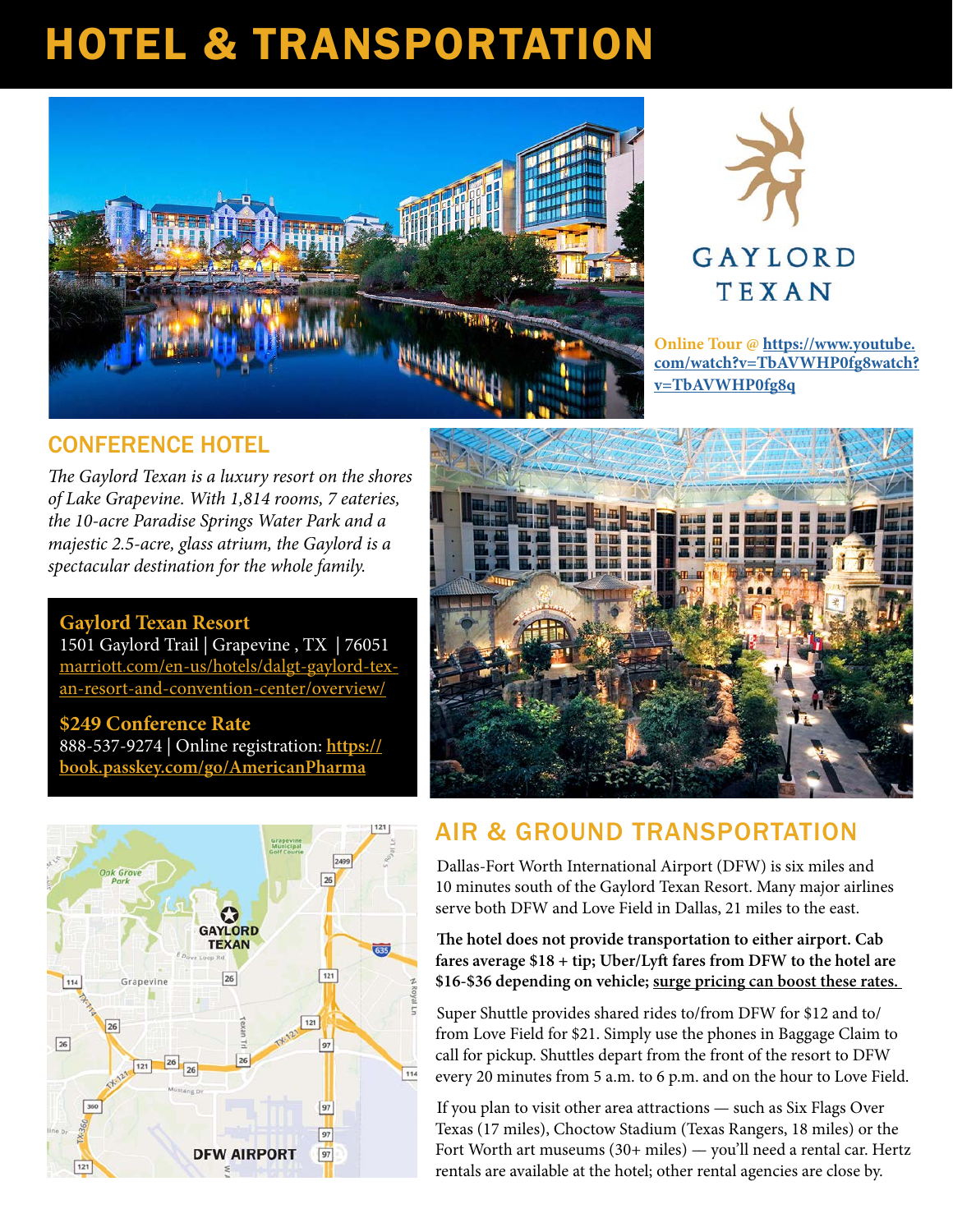# SPONSOR & EXHIBITOR PRICING

### PLATINUM EXHIBITOR \$5,000 /\$3,500 THRU 3 /15 /2022

■ 1 Booth in Premium Location | 3 Exhibitor Badges | 3 Entries in Golf Tournament

### GOLD EXHIBITOR \$3,000 /\$2,000 THRU 3 /15 /2022

■ 1 Booth in Preferred Location | 2 Exhibitor Badges | 2 Entries in Golf Tournament

- SILVER EXHIBITOR \$2,000 /\$1,500 THRU 3/15 /2022
	- 1 Booth in Standard Location | 1 Exhibitor Badge

### ADDITIONAL OPPORTUNITIES & SPONSORSHIP PACKAGES

- Exhibitor Spotlight Sessions (2) **\$500** (45-minute Presentation in Large Room with AV)
- 
- 
- 
- 
- 
- 
- 
- 
- 
- Golf Hole Sponsorship (12) **\$ 350** (1 Tournament Entry, Sponsor Sign at Tee Box with Logo)
- Closest to Pin/Longest Drive (6) **\$500** (1 Tournament Entry, Sponsor Sign at Designated Hole)
- Opening Reception Sponsor (1) **\$1,500** (Major Signage, Special Program Listing)
- Student Forum Sponsorship (1) **\$5,000** (Silver Booth, Signage, Recognition at Opening Session, Introduce Event)
- Keynote Speaker Sponsor (1) **\$8,500** (Platinum Booth, Event signage, Program Listing, Introduce Keynote)
- Fri. or Sat. Breakfast Sponsor (2) **\$5,000** (Gold Booth, Event Signage, Special Program Listing)
- Friday Lunch Sponsor (1) **\$5,000** (Gold Booth, Event Signage, Special Program Listing)
- Rx Roundup Sponsor (Sat. Banquet) (2) **\$8,500** (Platinum Booth, Major Signage & Program Listing, Logo on Screens)
- Conference Premier Partner (1) **\$15,000** (2 Platinum Booths, Major Signage & Recognition, Role in Gen. Session)

## SERVICES & SUPPORT

#### **All Booth Packages Include:**

- 10' x 10' Carpeted Booth Space with Pipe & Drape
- Draped 6-foot Table with 2 Chairs & Wastebasket
- B&W Sign with Company Name

**Electricity is available in the Exhibit Hall:** call Utilities Services at **817-778-3680. For wifi or telecommunications needs, call 817-778-3600**. AV and signage available through PSAV at **817-778-3288**. Shipping is handled by the on-site FedEx office: **210-558-2476** | **USA5518@fedex.com.**

All Exhibitors also get a 120-word listing with logo in our Exhibitor Guide, plus a 1-page color ad or sell sheet. Please see Exhibitor Guidelines on last page for more details.

# EXHIBITOR SCHEDULE

**Golf Tournament**  Thursday, June 23 | 8 a.m. - 1:00 p.m.

**Exhibit Set-up:** Friday, June 24 | 8 a.m. - 4:00 p.m.

**Exhibit Hours:** Fri., June 24 | 6-10 p.m.

**Exhibitor Spotlight Sessions (2)** Fri., June 24 | 4:30 - 5:15 p.m. & 5:15 p.m - 6:00 p.m.

**Exhibit Breakdown:** Sat. June 25 | 8 a.m. - Noon,



Online registration<br>
now open at: <u>event-<br>
brite.com/e/apex-</u><br>
2022-exhibitors-registra-<br>
tion-203216113867 Online registration now open at: eventbrite.com/e/apex-2022-exhibitors-registration-203216113867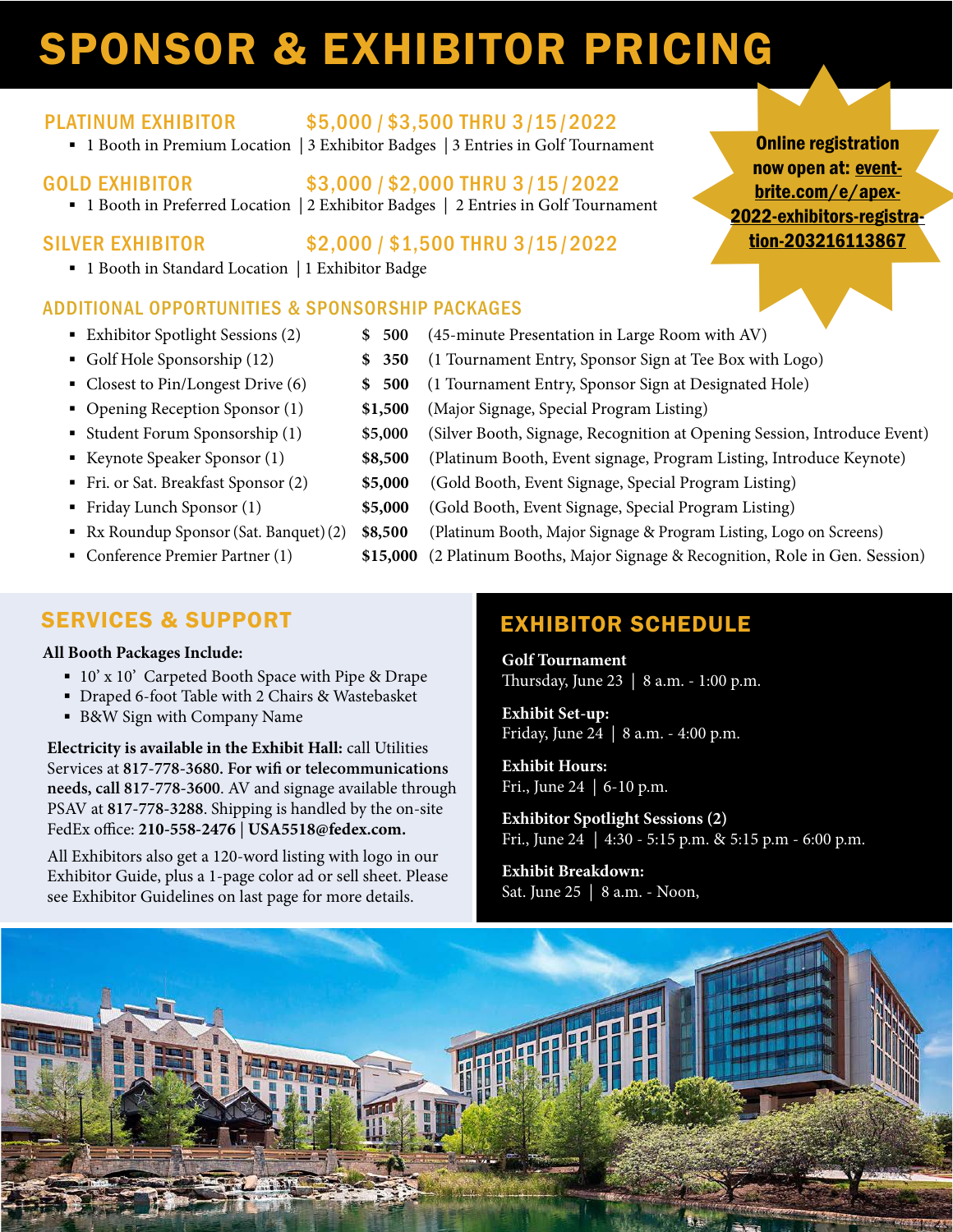# COWBOY UP IN OUR GOLF TOURNAMENT



Our 2022 Tournament kicks off our conference on Thursday morning. It is a fantastic opportunity to spend quality time with prospects in a fun foursome scramble on a memorable course. There will be \$600 in prizes – **\$100 gift cards will go to the man and woman who hit the longest drive of the day on the designated holes. \$100 gift cards also will also go to the four players who put their approach shots closest to the cup on the four designated holes.** Tee-offs start at 8 a.m. We will do our best to group you with players of your choice, but we must pick competitive teams. If you don't have a set foursome, don't worry, we'll group you.

#### REGISTRATION & PAYMENT

**You can sign up for golf online when you complete your exhibitor registration. Greens fees are \$120, half the public rate. Equipment rentals are available at the course.**







PLEASE DIRECT ALL GOLF INQUIRIES TO RYAN GEVARA:

> 956-245-7971 OR rgevara@aprx.org

## A FEAST FOR GOLFERS & COWBOYS FANS ALIKE

Etched into the rolling hills of Grapevine, Cowboys Golf Club is the only NFL-themed course in the world. Thick stands of mature trees frame rolling fairways and immaculate greens, with dramatic elevation changes and waterways creating a stunning nbackdrop. It an be challenging for scratch golfers, but four sets of tees enable players of all abilities to enjoy this gem, ranked one of the Top Ten courses in Texas by *Golfweek* magazine and best overall in DFW by *Avid Golfer*.

Whether you're a Cowboys fan or not, you'll have a blast and a truly pampered experience. **Greens fees cover breakfast and lunch, non-alcoholic drinks, cart, range balls and on-course snacks at the halfway house (think fried oysters and short-rib tacos). The tasty food, Texas-friendly service and top course conditions make for a memorable experience.**



No round at Cowboys is complete without an exploration of the clubhouse, where you'll find replicas of five Lombardi Trophies, player memorabilia and a well-stocked gift shop.